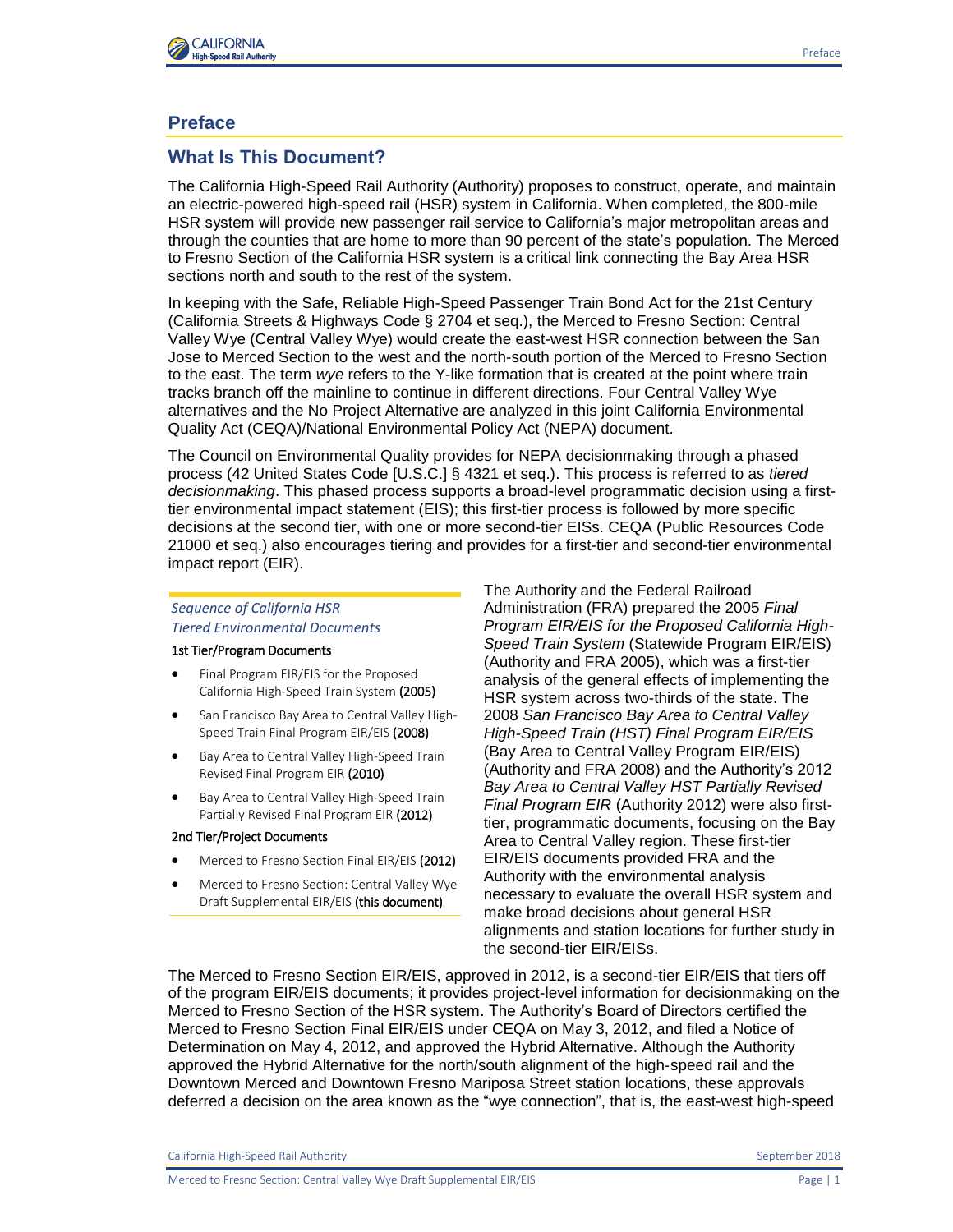rail connection between the San Jose to Merced Section to the west and the north-south Merced to Fresno Section to the east, for additional environmental analysis. FRA issued a Record of Decision (ROD) under NEPA on September 18, 2012, and the Surface Transportation Board issued a ROD on June 13, 2013. Through the ROD, FRA approved the Hybrid Alternative and Downtown Merced and Downtown Fresno Mariposa Street station locations, consistent with the Authority's decision in May.

This document, the *Merced to Fresno Section: Central Valley Wye Draft Supplemental EIR/EIS* (Draft Supplemental EIR/EIS), is the next step in the environmental review process to select a wye connection. The Draft Supplemental EIR/EIS evaluates the impacts and benefits of implementing the wye connection alternatives, including the No Project Alternative, in the more geographically limited area of the wye connection between Merced and Madera and is based on more detailed project planning and engineering. The analysis therefore builds on the earlier decisions and program EIR/EISs, while providing more site-specific and detailed analysis.

This Draft Supplemental EIR/EIS does the following:

- Describes the four Central Valley Wye alternatives and their potential impacts.
- Provides environmental information to assist decision-makers in selecting the project to be built.
- Identifies measures to avoid and minimize impacts, and, when necessary, compensate for adverse impacts.
- Considers cumulative impacts as part of the environmental review process.

The Authority and FRA widely circulated the Draft Supplemental EIR/EIS to affected local jurisdictions, state and federal agencies, tribes, community organizations, other interest groups, and interested individuals. The document is also available at Authority offices, public libraries, and county clerk offices. The public comment period closes 45 days after this draft document is circulated for public review. During this period, public hearings will be held to receive verbal testimony on the Draft Supplemental EIR/EIS.

## **How Do I Use This Document?**

The purpose of environmental documents prepared under NEPA and CEQA is to disclose information about a proposed project to decision makers and the public. While the science and analysis that supports this Draft Supplemental EIR/EIS is complex, this document is intended for the general public. Every attempt has been made to limit the use of technical terms and acronyms. Where this cannot be avoided, the terms and acronyms are defined the first time they are used in each chapter.

Volume I of this Draft Supplemental EIR/EIS is organized into 15 chapters and a Summary. Volume II contains technical appendices, and Volume III provides plans and other relevant engineering drawings. For a reader with limited time to devote to this document, the Summary is the place to start. It provides an overview of all of the substantive chapters in this document and includes a table listing the potential environmental impacts for each environmental resource topic. If the reader begins here, but wants more information, the Summary directs the reader where to get details elsewhere in the document. Below is a list of the chapters and a short summary of each.

**Chapter 1.0, Introduction and Purpose, Need, and Objectives**, explains the Authority's purpose and need for the Merced to Fresno Section, including the Central Valley Wye and provides a history of the planning process.

**Chapter 2.0, Alternatives**, describes the proposed Central Valley Wye alternatives, as well as the No Project Alternative used for purposes of comparison. It contains illustrations and maps and provides a review of construction activities. These first two chapters help the reader understand what is being analyzed in the remainder of the document.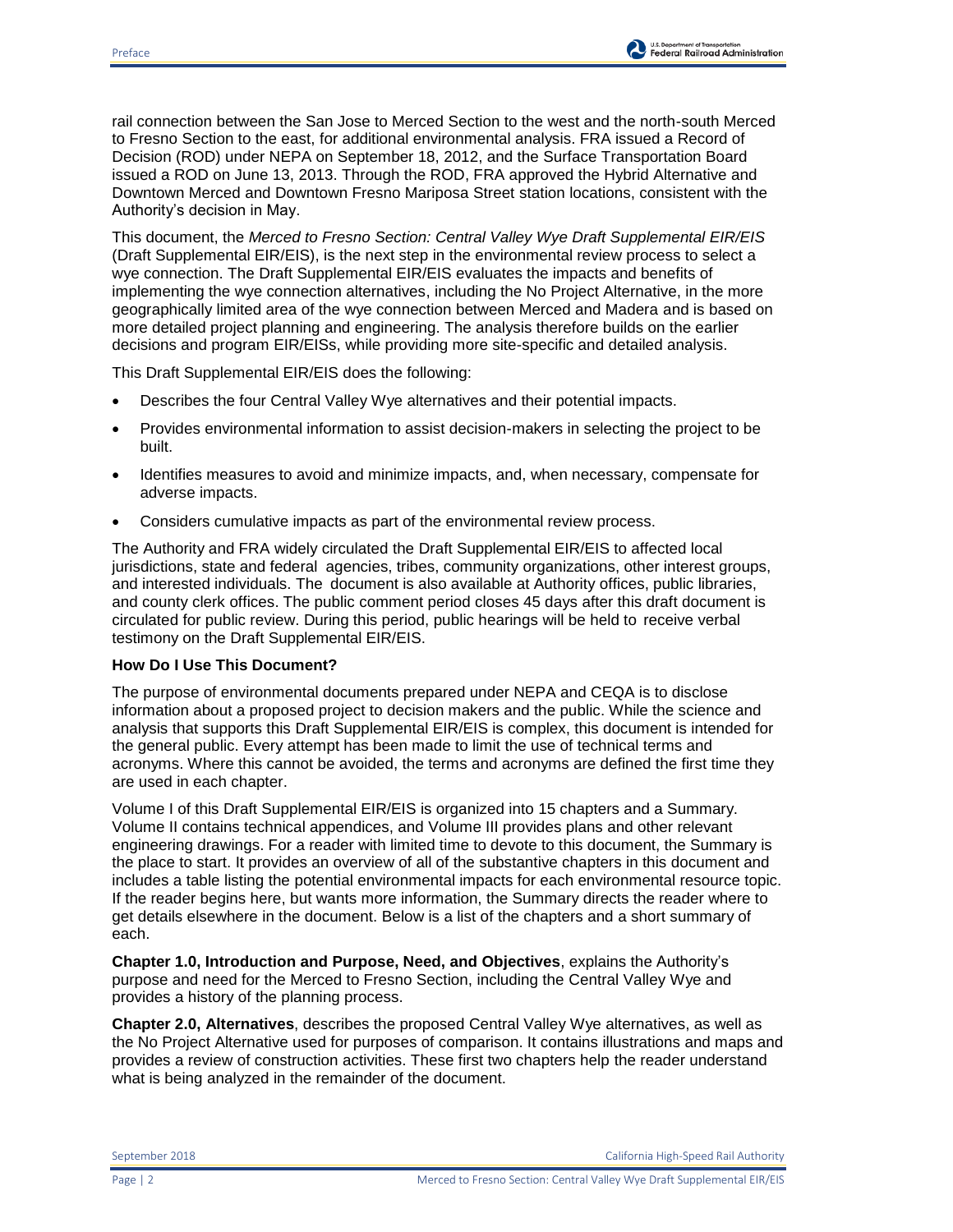

## **Chapter 3.0, Affected Environment, Environmental Consequences, and Mitigation**

**Measures**, is where the reader can find information about the existing transportation, environmental, and social conditions in the area of the Central Valley Wye. This chapter provides the findings of the analysis of potential environmental impacts, along with methods to reduce these impacts (called mitigation measures). Chapter 3 is divided into subsections discussing the following environmental resource topics:

- Transportation\*
- Air Quality and Global Climate Change\*
- Noise and Vibration\*
- Electromagnetic Fields and Electromagnetic Interference
- Public Utilities and Energy
- Biological Resources and Wetlands\*
- Hydrology and Water Resources\*
- Geology, Soils, Seismicity, and Paleontological Resources\*
- Hazardous Materials and Waste\*
- Safety and Security
- Socioeconomics and Communities\*
- Land Use and Development
- Agricultural Farmland
- Parks, Recreation, and Open Space
- Aesthetics and Visual Resources\*
- Cultural Resources\*
- Regional Growth
- Cumulative Impacts

\*separate technical report available

**Chapter 4.0, Section 4(f) and Section 6(f) Evaluations**, provides the analysis to support FRA's determinations under Section 4(f) of the Department of Transportation Act of 1966 and Section 6(f) of the Land and Water Conservation Funds Act.

**Chapter 5.0, Environmental Justice**, discusses whether the Central Valley Wye alternatives may cause disproportionate impacts on low-income and minority communities. It also identifies mitigation to reduce those impacts where appropriate.

**Chapter 6.0, Project Costs and Operations**, summarizes the estimated capital and operations and maintenance costs for each Central Valley Wye alternative evaluated in this Draft Supplemental EIR/EIS, including funding and financial risk.

**Chapter 7.0, Other NEPA/CEQA Considerations**, summarizes the Central Valley Wye alternatives' environmental effects under NEPA, the significant adverse environmental effects that cannot be avoided under CEQA, and the significant irreversible environmental changes that would occur as a result of the Central Valley Wye alternatives or irretrievable commitments of resources or foreclosure of future options.

**Chapter 8.0, Preferred Alternative**, describes the Preferred Alternative and the basis for identifying the Preferred Alternative.

**Chapter 9.0, Public and Agency Involvement**, contains summaries of coordination and outreach activities with agencies and the general public during preparation of this Draft Supplemental EIR/EIS. In addition, this chapter contains a list of common comments and the responses to this subset of comments.

**Chapter 10.0, Draft Supplemental EIR/EIS Distribution**, identifies the public agencies, tribes, and organizations that were informed of the availability of, and locations to obtain, this Draft Supplemental EIR/EIS, as well as the timing of the 45-day formal comment period.

California High-Speed Rail Authority September 2018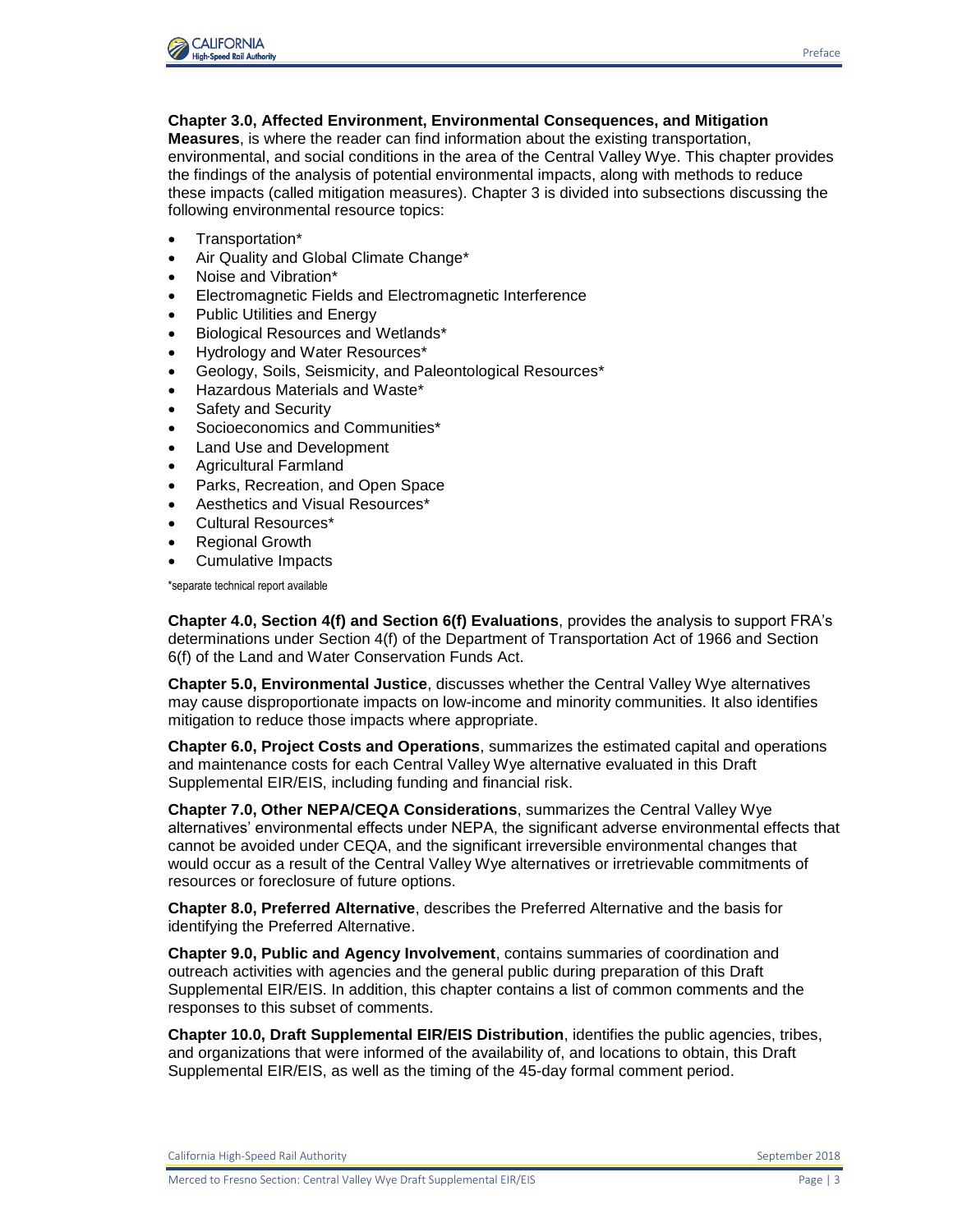

**Chapter 11.0, List of Preparers**, provides the names and responsibilities of the authors of this Draft Supplemental EIR/EIS.

**Chapter 12.0, References/Sources Used in Document Preparation**, lists the references and contacts used in writing this document.

**Chapter 13.0, Glossary of Terms**, provides a definition of certain terms used in this Draft Supplemental EIR/EIS.

**Chapter 14.0, Index**, provides a tool to cross-reference major topics used in this Draft Supplemental EIR/EIS.

**Chapter 15.0, Acronyms and Abbreviations**, defines the acronyms and abbreviations used in this document.

**Technical Appendices** provide additional details on the Central Valley Wye alternatives and the Draft Supplemental EIR/EIS process. Technical appendices, included in Volume II, are primarily related to the affected environment and environmental consequences analyses. These appendices are numbered to match their corresponding section in Chapter 3, as well as Chapter 2, of this Draft Supplemental EIR/EIS (e.g., 3.7-A is the first appendix for Section 3.7, Biological Resources and Wetlands).

**Volume III, Alignments and Other Plans**, also available on compact disc (CD), presents the design drawings, including trackway and roadway crossing design. These documents are also available at:

[http://hsr.ca.gov/Programs/Environmental\\_Planning/supplemental\\_merced\\_fresno.html](http://hsr.ca.gov/Programs/Environmental_Planning/supplemental_merced_fresno.html) and at locations identified in Chapter 10, Draft Supplemental EIR/EIS Distribution.

**Technical Reports** provide more detailed technical analyses and data than that included in Chapter 3 of the Draft Supplemental EIR/EIS. The asterisks (\*) in the list of Chapter 3 sections indicate topics that have a separate technical report. Technical reports are not included in the Draft Supplemental EIR/EIS. They are available on CD and at:

[http://hsr.ca.gov/Programs/Environmental\\_Planning/supplemental\\_merced\\_fresno.html.](http://hsr.ca.gov/Programs/Environmental_Planning/supplemental_merced_fresno.html)

## **What Happens Next?**

Comments received during the 45-day public comment period on this Draft Supplemental EIR/EIS will be used to develop a Final Supplemental EIR/EIS. Following completion of a Final Supplemental EIR/EIS, the Authority will consider certifying the Final Supplemental EIR/EIS for compliance with CEQA, making a final decision on the Central Valley Wye, and whether to approve the Preferred Alternative. If the Authority certifies the Final Supplemental EIR/EIS and makes a decision on the Central Valley Wye, it will file a Notice of Determination with the State Clearinghouse.

The SR 152 (North) to Road 11 Wye Alternative is called a "preferred alternative" by FRA to make clear that the federal government has not made a decision until it issues a ROD. FRA will issue the ROD as part of a Final Supplemental EIR/EIS. The ROD will state FRA's decision on the Central Valley Wye, identify the alternatives considered by FRA in reaching its decision, and itemize the Authority's commitments to mitigate for impacts. Issuance of the ROD is a prerequisite for any federal funding. The schedule for final design, construction, and operation will be refined as the project moves closer to the end of the environmental review and preliminary design phase. The Authority envisions that revenue service would be provided between Silicon Valley and the Central Valley (Valley to Valley) by 2025. The Central Valley Wye is a critical component of the Valley to Valley service.

As permitted under the Surface Transportation Project Delivery Program, the State of California has requested that the FRA assign its responsibilities under NEPA and related federal environmental laws to the Authority. The program is authorized by 23 U.S.C. section 327 and has been implemented by the Federal Highway Administration, FRA, and the Federal Transit Administration through joint regulations defining project and applicant eligibility, the application